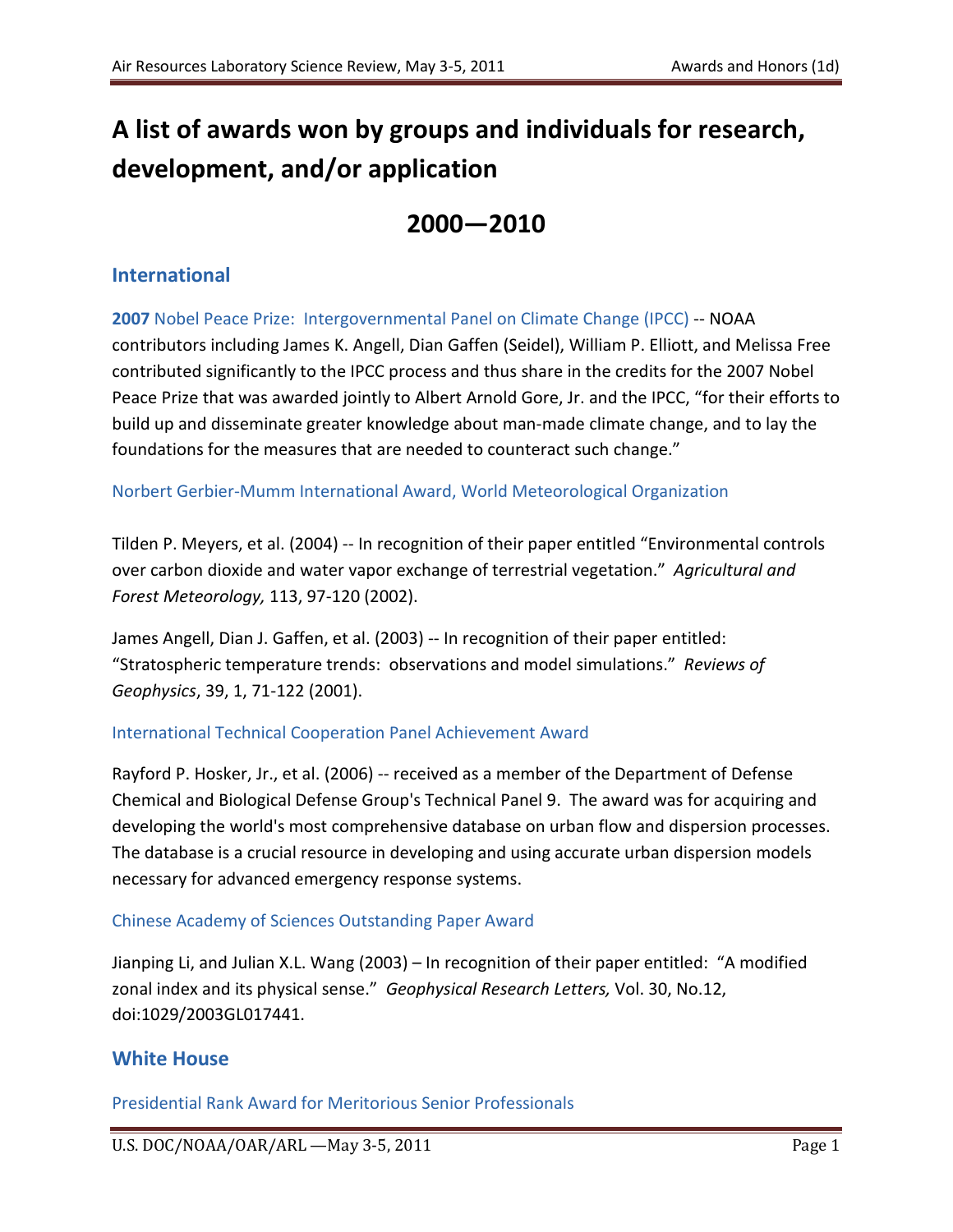Bruce B. Hicks (2003) was cited for providing outstanding scientific leadership and direction of the laboratory. His visionary adaptation of Cold War-era studies of radioactive atmospheric particle and gas deposition has led to a myriad of applications involving a broad suite of atmospheric pollutants. The applications he enabled span from forecasting and assessment of air quality to a broad cross-section of scientific issues of concern. A few of Mr. Hicks' major accomplishments at NOAA include the development of methodologies to address exposure to

toxic chemicals to assess threats against our troops in Kuwait; the development of a joint initiative with the U.S. Environmental Protection Agency to begin national forecasts of ozone and small particulates; and support for the Real-Time Environmental Applications and Display System to apply ARL science to matters of homeland security.

# **Professional Society**

#### American Meteorological Society

Dian Seidel (2003) **--** Fellow, American Meteorological Society

## **University and Industry Awards**

Julian Wang (2008) -- Distinguished Alumna, Nanjing University of Information Science and Technology, China

Dian Seidel (2006) -- Distinguished Alumna, Department of Atmospheric and Oceanic Science, University of Maryland

# **Department of Commerce, National Oceanic and Atmospheric Administration, and Office of Oceanic and Atmospheric Research**

#### Department of Commerce Gold Medal Awards

Roland R. Draxler (2009) -- "for being the driving force behind the initial development and continued improvement of the Hybrid Single-Particle Lagrangian Integrated Trajectory (HYSPLIT) atmospheric transport and dispersion modeling system."

Dian Seidel, et al. (2007) -- "for improving the understanding of observed climate change and causes by showing that global average atmospheric warming is similar to surface warming."

Timothy L. Crawford (2003) – "Dr. Crawford was posthumously cited for pioneering scientific and engineering contributions to the Department through untiring and extensive personal efforts in establishing and advancing the small environmental research aircraft (SERA) concept for the study of airborne geosciences worldwide."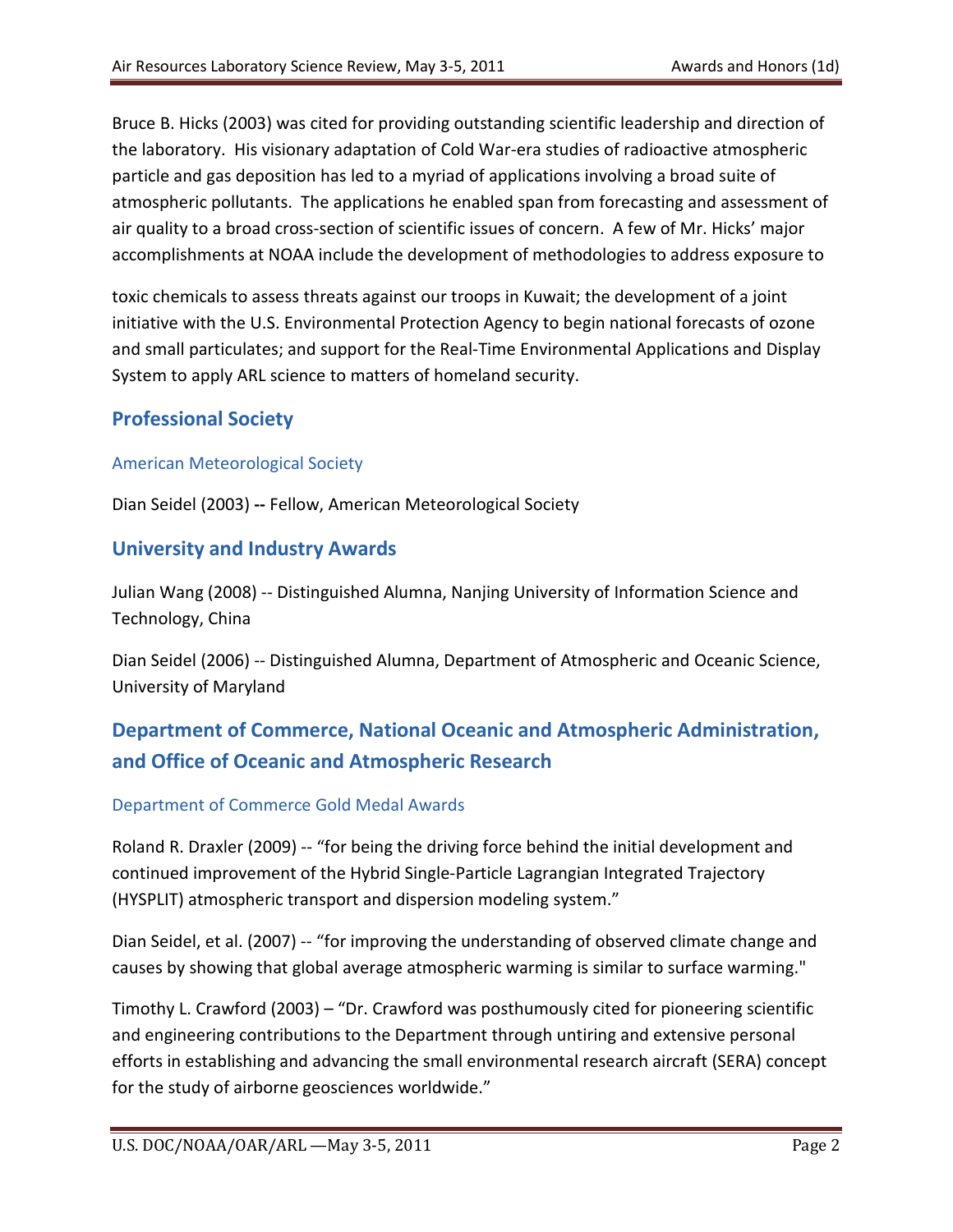Tilden Meyers (2000) -- "for contributions to the field of air-surface exchange studies by significantly improving both measurements and predictions."

#### Department of Commerce Silver Medals Awards

Alice Gilliland, et al. (2009) -- "for showing that projected changes in human emissions of shortlived gases and particles, which are controlled locally and regional throughout the world to improve air quality, may significantly influence climate in the  $21<sup>st</sup>$  century."

Randall C. Johnson (2007) -- "for successful development of an autonomous balloon instrument platform that has advanced our understanding of atmospheric behavior."

Tanya Otte, Jonathan Pleim, George Pouliot, Kenneth Schere, and Jeffrey Young from ARL/ASMD and from NOAA NWS, Allan Darling, Paula Davidson, Geoffrey DiMego, Jeffery McQueen, and William Shaffer (2005) -- "for developing, testing, and implementing in less than two years the initial operational capability for national air quality forecasting."

#### NOAA Bronze Medal Awards

Melissa Free, Dian Seidel, et al. (2007) -- "for developing research quality radiosonde atmospheric temperature datasets for reliably monitoring climate variability and change."

ARL Field Research Division (2007) -- "for preeminent research on atmospheric observation technologies which has resulted in addressing issues of important national significance, including homeland security, hurricanes and air quality."

Climate Reference Network Team including Tilden P. Meyers and Rayford P. Hosker (2005) -- "for the establishment of a new climate observing network dedicated to providing definitive answers about climate variability and change."

Frank Aikman, Thomas Gross, John Kelley, Jeff McQueen (Silver Spring), and Laurence Breaker (2000) -- "for advancing the production and delivery of nowcasts and short-term forecasts of coastal atmospheric and oceanographic information for the Chesapeake."

Gennaro H. Crescenti (2001) -- "for his leadership in the field of meteorological instrumentation and observation techniques.

John Augustine (2000) -- "for contribution in the field of Climate and Weather Forecasting Observing Systems."

Timothy Crawford, Jerry Crescent, and Jeff French (2000) -- "for design and application of a novel airborne instrument system to advance scientific knowledge of air-sea exchange."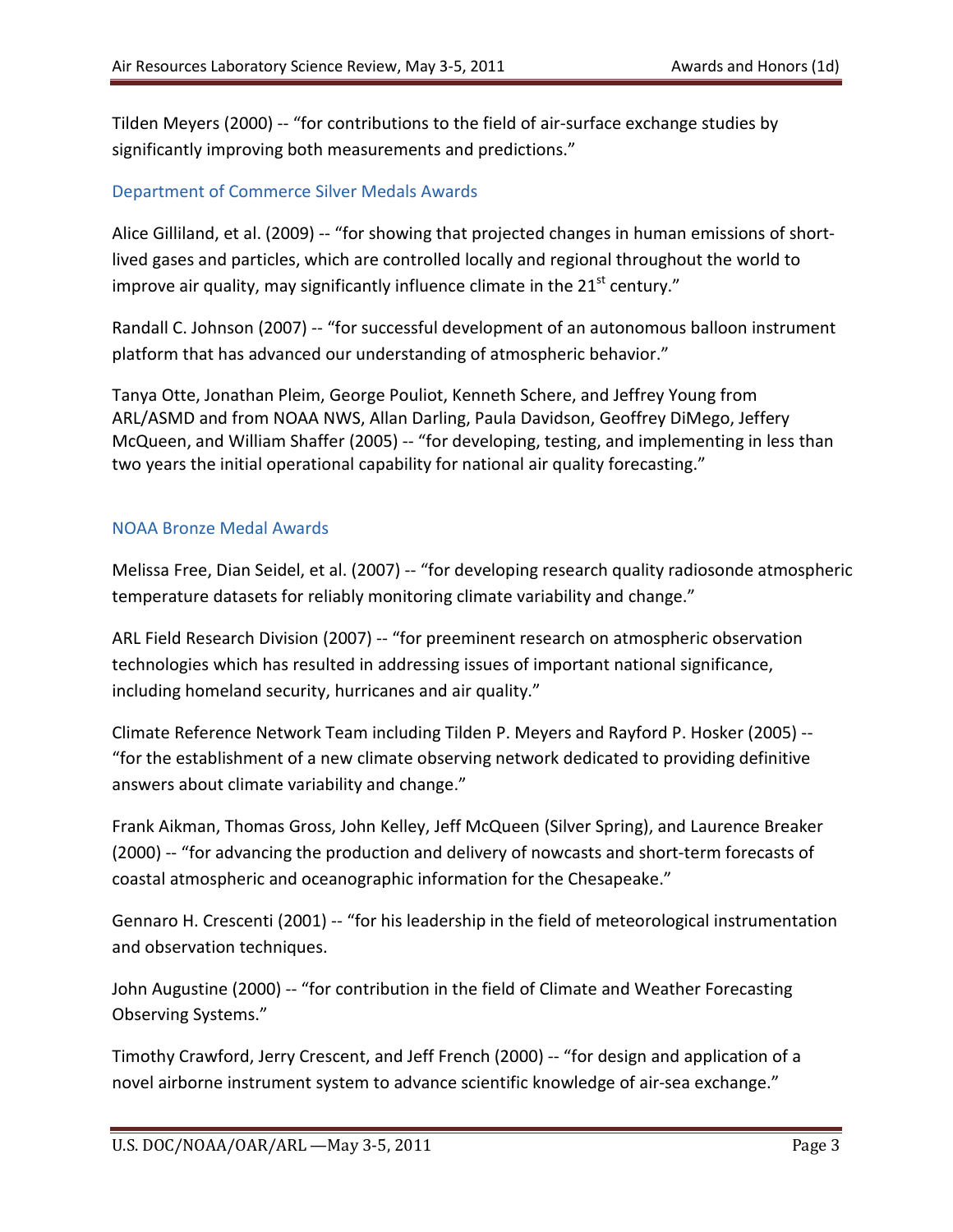Barbara Stunder, Jerome Heffter, et al. (2000) to the Washington Volcanic Ash Advisory Center (VAAC) "for customer service in the area of volcanic ash hazards to aviation." The VAAC is composed of the NESDIS Satellite Analysis Branch, NWS NCEP Senior Duty Meteorologists, and OAR ARL.

#### NOAA Administrator's Awards

Tilden P. Meyers (2009) -- "for exemplary leadership and implementation of scientific strategies as acting director of the Atmospheric Turbulence and Diffusion Division.

Richard S. Artz (2006) -- "for exemplary leadership in leading the Air Resources Laboratory, as Acting Director from February 2006 and continuing."

Roland R. Draxler (2001) **--** "for development of a dispersion model product suite and integration with the National Center for Environmental Prediction to provide operational forecast products."

#### NOAA Distinguished Career Award

Maureen McMahon (2009) -- "for exemplary, sustained and broad administrative support for the Air Resources Lab while also setting high standards for professionalism and courtesy."

Rayford P. Hosker (2007) -- "for extensive individual research and multi-agency program leadership regarding chemical deposition, flow and dispersion around structures.

Carmen Nappo, Jr. (2006) -- "for continued improvements of scientific understanding and predictions of atmospheric transport and dispersion, especially in the nocturnal stable boundary layer, throughout thirty-seven years of service to NOAA."

Dale Gillette (2006) -- "for outstanding theoretical and empirical contributions to the field of wind-blown dust."

John Irwin (2004) -- "for leadership in boundary-layer dynamics, transport and diffusion, and model evaluation, and for merging sound science and regulatory policy."

#### OAR Dr. Daniel L. Albritton Outstanding Science Communicator Award

Dian Seidel (2010) – this award recognizes outstanding achievement in communicating the meaning and value of NOAA-related science and research to non-scientific audiences. The award is named in honor of Dr. Daniel Albritton, a retired OAR scientist who proved to be one of the most effective communicators of NOAA research and related science.

#### OAR Employee of the Year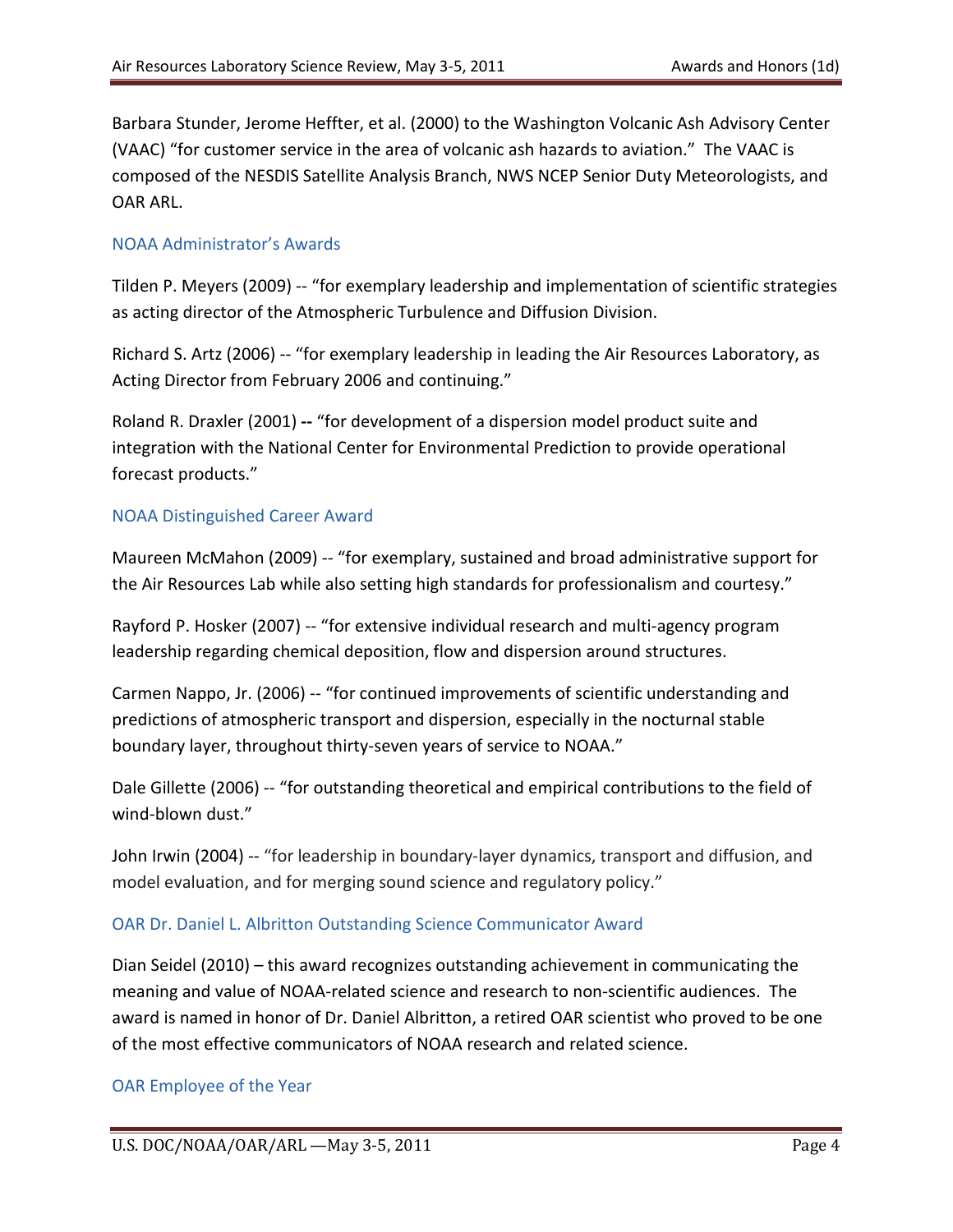Betty Wells (2010) -- "for the combination of dedication, leadership, and outstanding performance of both routine activities and special projects during the past year."

Maureen McMahon **(**2004) -- "for her exceptional personal dedication, professionalism, attitude, integrity and legendary contributions to customer service across NOAA and beyond in providing administrative services."

#### NOAA Research Outstanding Scientific Paper

Cohen, M.D., R.R. Draxler, R. Artz, et al., (2003).Modeling the Atmospheric Transport and Deposition of PCDD/F to the Great Lakes. *Environmental Science and Technology,* Vol. 36, No. 22, 4831-4845, 2002.

Seidel, D.J., R.J. Ross, J.K. Angell, and G.C. Reid (2003). Climatological characteristics of the tropical tropopause as revealed by radiosondes. *J. Geophys. Res*., 106, 7857-7878, 2001.

Gaffen, D.J., B.D. Santer, J.S. Boyle, J.R. Christy, N.E. Graham, and R.J. Ross, (2002). Multidecadal changes in the vertical temperature structure of the tropical troposphere. *Science*, 287, 1239-1241, 2000.

Gaffen, D.J., et al. (2002) for contributions to the WMO (World Meteorological Organization), Scientific Assessment of Ozone Depletion: 1998, Global Ozone Research and Monitoring Project– Report No. 44, Geneva, Switzerland, 1999.

Gaffen, D.J., and R.J. Ross, (2000). Climatology and trends in U.S. surface humidity and temperature. *J. Climate,* 12, 811-828, 1999.

# **Other Agency Awards**

## Environmental Protection Agency (EPA)

Daewon Byun, and Kenneth L. Schere (2009) -- EPA 2009 Level I Scientific and Technological Achievement Award (STAA) "for developing a model serving as the primary tool for EPA and others to use for air quality management and forecasting." Publication citation: Byun, D. and K.L. Schere. Review of the Governing Equations, Computational Algorithms, and Other Components of the Models-3 Community Multiscale Air Quality (CMAQ) Modeling System. *Appl. Mech. Rev.,* Volume 59, Issue 2, 51 (27 pages) doi:10.1115/1.2128636 (2006).

Donna Schwede (2004) -- EPA Team Excellence Award "for support to the Science Advisory Board review of the 3MRA model."

Alan Huber (2002) -- Special EPA commemorative medallion and letter of appreciation presented by EPA Administrator Governor Whitman for excellence in response to September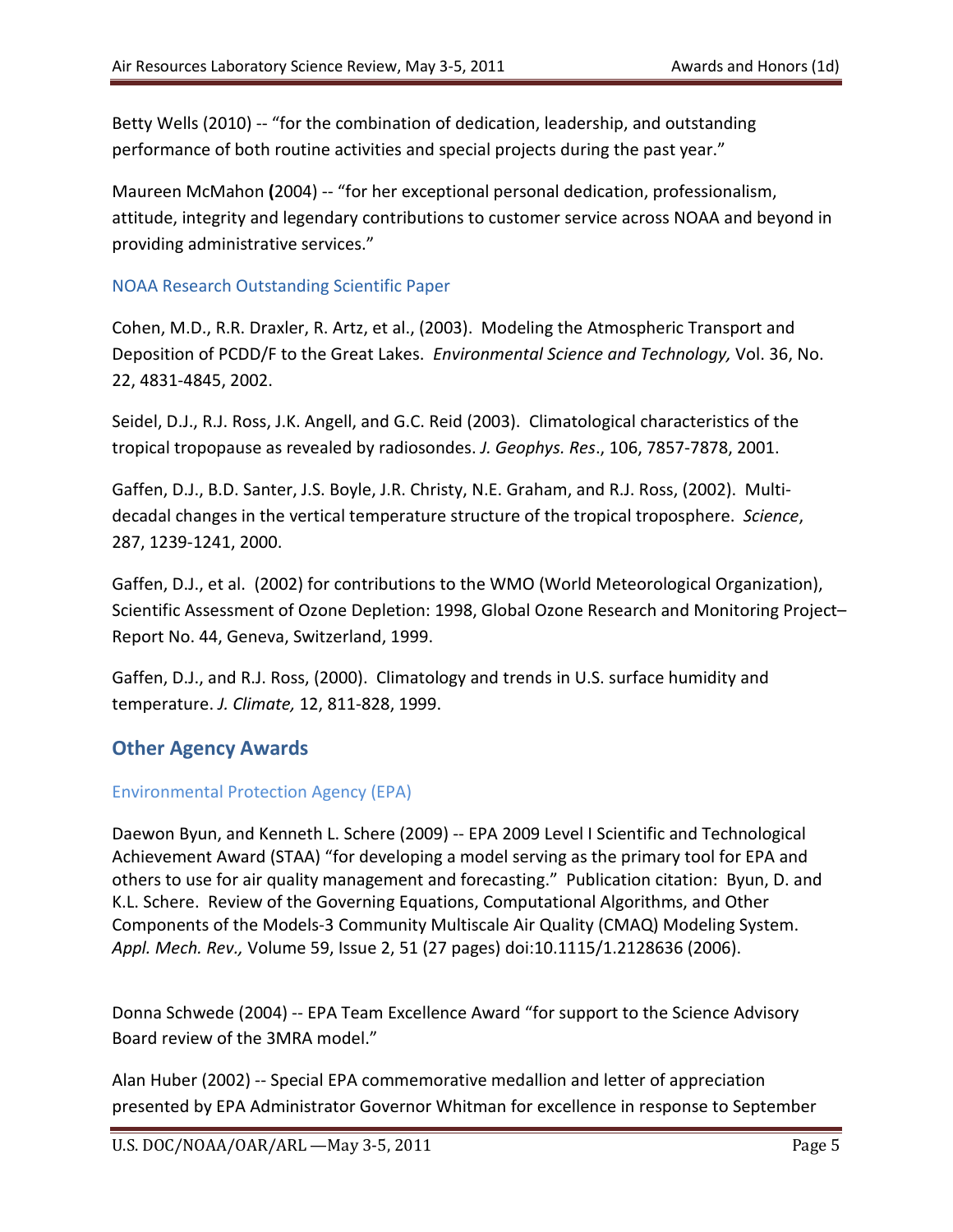11, 2001 events. Dr. Huber provided meteorological measurements/modeling support and initial modeling of the plume from "ground zero."

Sharon LeDuc and Donna Schwede (2001) -- EPA Science/Technical Achievement Award "for development of multi-purpose, multimedia, multiple exposure risk analysis methodology."

Steve Perry (1999) -- EPA James W. Akerman Award "for exemplary collaboration with the pesticide industry's Spray Drift Task Force to provide cost-effective methods for evaluating risk to spray drift pesticides."

Robin Dennis (1999) -- EPA Scientific Achievement Award "for superior scientific accomplishment in modeling air and water nutrient loads to the Chesapeake Bay for the Chesapeake Bay Program Office 1997 Re-evaluation."

#### EPA Gold Medals

William Petersen (2004) -- as a member of the Brentwood Post Office Interagency Crisis Exemption Team.

Marc Pitchford (2000) --"for outstanding and successful dedication and performance in implementing the Fine Particulate Monitoring Program."

Norm Possiel (1999) -- "for outstanding dedication, initiative, innovation, and significant contributions for conducting numerical grid model applications to evaluate the effects on ozone concentrations of reducing nitrogen oxides emissions through the NO<sub>x</sub> SIP Call Rulemaking."

#### EPA Silver Medal

Daewon Byun, Joan Novak, and Jeff Young (1999) -- "for outstanding team research achievement in the development and evaluation of the Models-3 Computational Framework and the Community Multi-Scale Air Quality Modeling System."

#### EPA Bronze Medals

Marc Pitchford (2009) – as a member of the Integrated Science Assessment Team "for exceptional scientific leadership, innovation and service by transforming scientific assessments to support science-based air standards decisions."

ARL Community Multiscale Air Quality (CMAQ) Modeling Team (2005) -- "for contributions to the development and application of the Nation's premier numerical air quality simulation model." ASMD members honored by this award D. Atkinson, P. Bhave, W. Benjey, R. Bullock, J. Ching, E. Cooter, R. Dennis, P. Dolwick, B. Eder, M. Evangelista, R. Gilliam, A. Gilliland, J. Gipson, J. Godowitch, W. Hutzell, D. Luecken, D. Mobley, T. Otte, T. Pierce, J. Pleim, G. Pouliot, S. Roselle, K. Schere, D. Schwede, G. Walter, and J. Young.